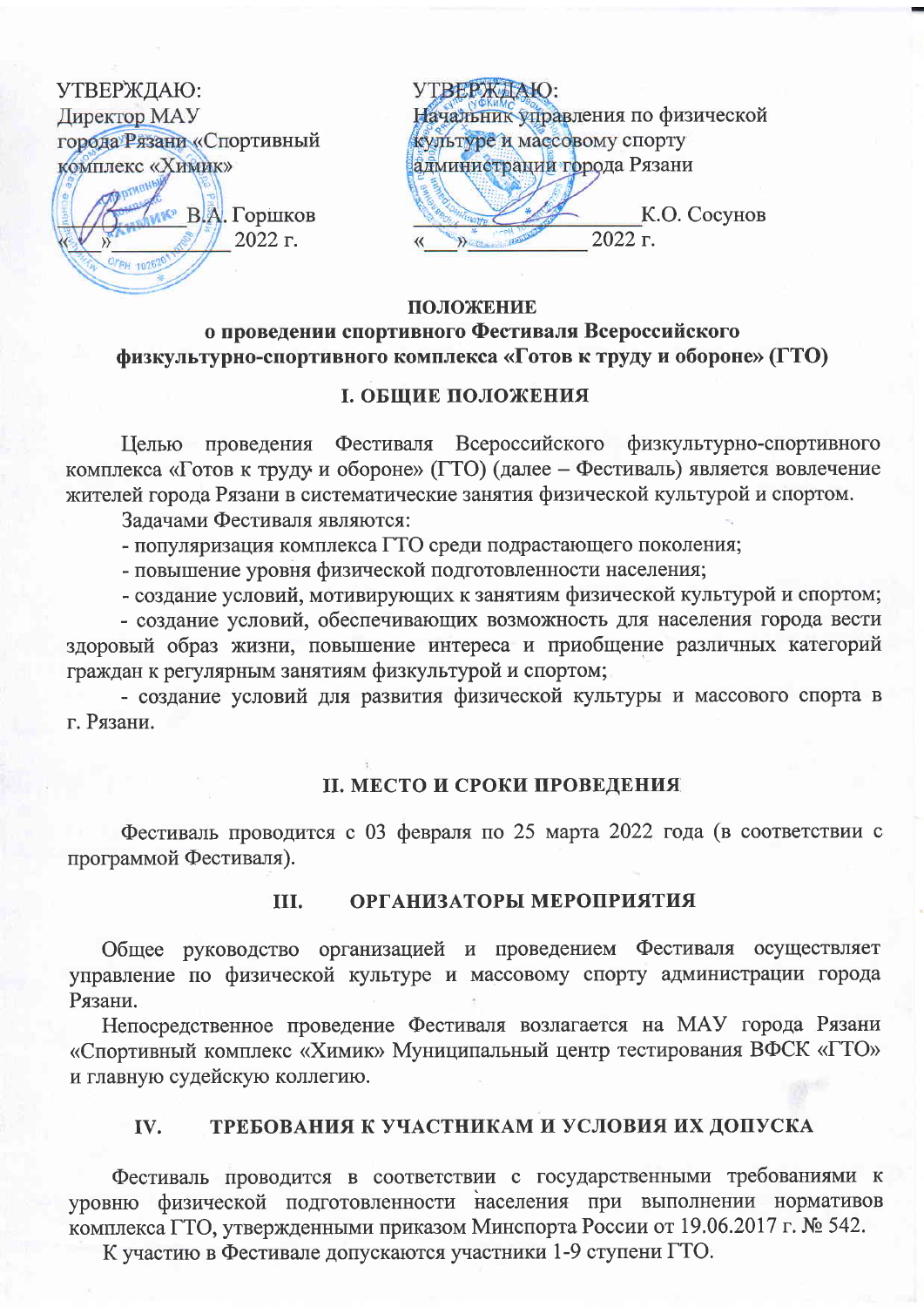К участию в Фестивале допускаются участники основной медицинской группы при наличии допуска врача к выполнению нормативов ВФСК «ГТО», заявки от организации (коллективной заявке), либо индивидуальной заявке.

К участию в Фестивале допускаются участники, зарегистрированные и имеющие уникальный идентификационный номер в АИС ГТО.

Прием нормативов осуществляется в соответствии с Регламентом по организации проведению официальных физкультурных и спортивных  $\overline{M}$ мероприятий на территории Российской Федерации в условиях сохранения рисков распространения COVID-19 (утв. Министерством спорта РФ и Главным государственным санитарным врачом РФ 31 июля 2020 г.).

| N <sub>2</sub><br>$\Pi/\Pi$ | Дата       | Виды программы              | Место проведения    | Ступень       |
|-----------------------------|------------|-----------------------------|---------------------|---------------|
| 1.                          | 03.02.2022 | Плавание                    | Бассейн «Аквамед»   | $I-IX$        |
| $\overline{2}$ .            | 08.02.2022 | Стрельба                    | МАУ г. Рязани       | <b>III-IX</b> |
|                             |            |                             | «СК «Химик»         |               |
| $\overline{3}$ .            | 09.02.2022 | Силовая подготовка          | МАУ г. Рязани       | $I-IX$        |
|                             |            |                             | «СК «Химик»         |               |
| 4.                          | 10.02.2022 | Бег (30,60,100,1,1.5,2,3км, | Манеж «Юность»      | $I-IX$        |
|                             |            | смешанное передвижение      |                     |               |
|                             |            | на 1 км), челночный бег     |                     |               |
| 5.                          | 11.02.2022 | Лыжные гонки                | Мемориальный парк / | $I-IX$        |
|                             |            |                             | МАУ г. Рязани       |               |
|                             |            |                             | «СК «Химик»         |               |
| 6.                          | 22.02.2022 | Плавание                    | Бассейн «Аквамед»   | $I-X$         |
| 7.                          | 17.03.2022 | Стрельба                    | МАУ г. Рязани       | <b>III-IX</b> |
|                             |            |                             | «СК «Химик»         |               |
| 8.                          | 22.03.2022 | Плавание                    | Бассейн «Аквамед»   | $I-IX$        |
| 9.                          | 23.03.2022 | Лыжные гонки                | Мемориальный парк/  | $I-IX$        |
|                             |            |                             | МАУ г. Рязани       |               |
|                             |            |                             | «СК «Химик»         |               |
| 10.                         | 24.03.2022 | Бег (30,60,100,1,1.5,2,3км, | Манеж «Юность»      | $I-IX$        |
|                             |            | смешанное передвижение      |                     |               |
|                             |            | на 1 км), челночный бег     |                     |               |
| 11.                         | 25.03.2022 | Силовая подготовка          | МАУ г. Рязани       | $I-IX$        |
|                             |            |                             | «СК «Химик»         |               |

#### V. ПРОГРАММА ФЕСТИВАЛЯ

#### VI. УСЛОВИЯ ПОДВЕДЕНИЯ ИТОГОВ

Результаты участников Фестиваля определяются  $\mathbf{B}$ соответствии  $\mathbf{C}$ государственными требованиями.